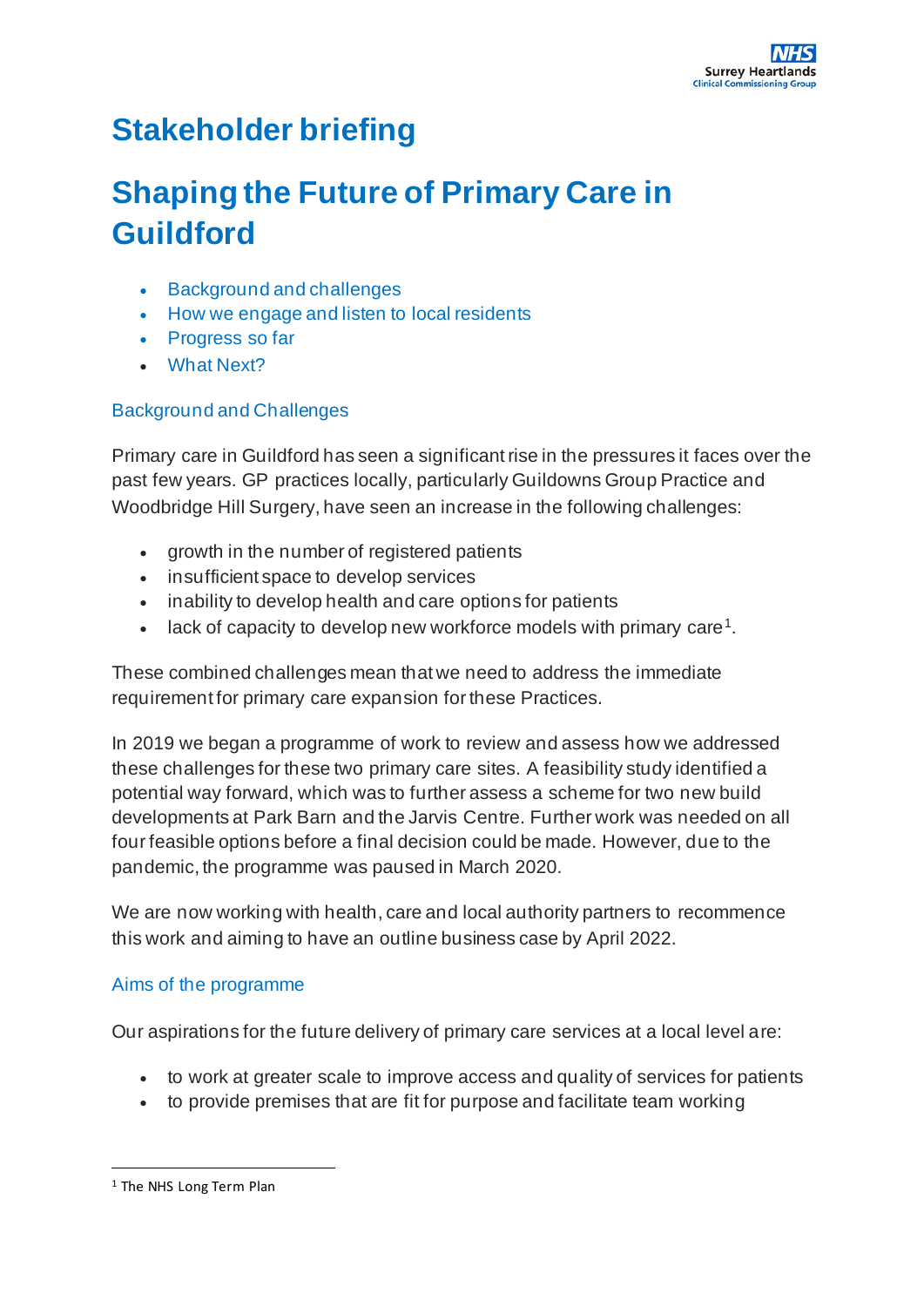• to use technology to improve quality.

#### Engaging and listening to local residents

We value the views of patients and the public on all our plans, including primary care.

From July to September 2019, we carried out a programme of initial engagement focused around the following themes:

- What GP services do the public value the most?
- What is important in terms of where a GP Practice is located?
- What should be considered when planning GP services for the future?

A number of engagement mechanisms were used including:

- an online and postal survey
- face to face workshops,
- digital engagement via our social media channels,
- feedback through our postcards and a
- number of exhibitions throughout Guildford.
- SMS text messages sent to all registered patients.

The analysis of this feedback is available in an engagement report (available on the Surrey Heartlands CCG website Health and Primary Care in Guildford (surreyheartlandsccg.nhs.uk) https://www.surreyheartlandsccg.nhs.uk/getinvolved/primary-care/health-and-primary-care-in-guildford

In October 2019 we held a key stakeholder forum to talk about the exploratory work that had been carried out since July 2019. The information from this forum is available in the presentation slides (available on the Surrey Heartlands CCG website https://www.surreyheartlandsccg.nhs.uk/get-involved/primary-care/health-andprimary-care-in-guildford)

We will continue to communicate with and engage local residents and patients as the plans progress.

#### Findings from early engagement

A feasibility study looked at the future needs of the population served by these two practices, including particular health and wellbeing challenges and the significant growth expected in the number of people living in the local area. We also looked at new ways of working to ensure we are planning for the future and able to take advantage of improvements in technology, along with planning for other types of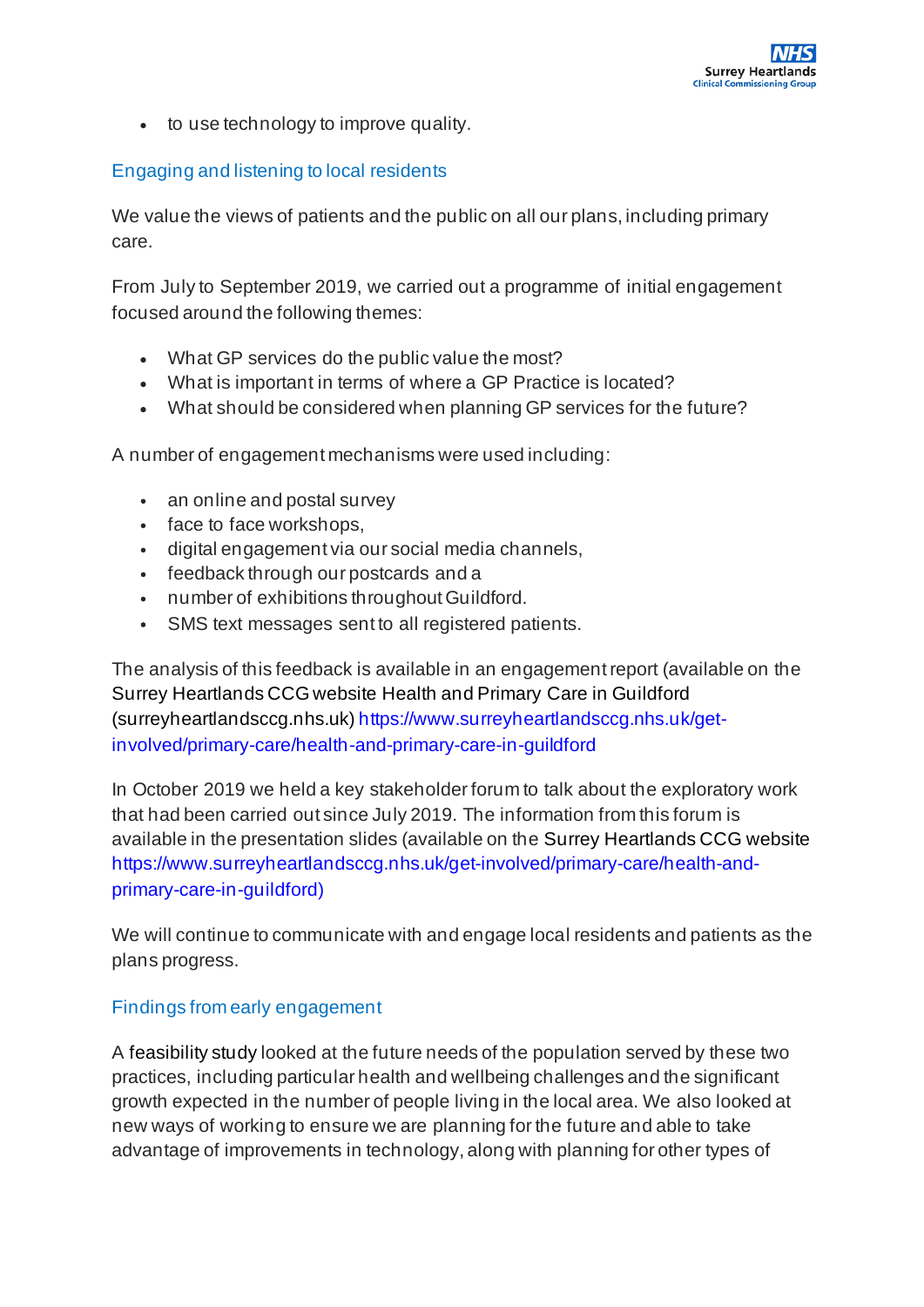professionals to support the practices and make us less reliant on a scarce and mature workforce.

The future requirements for space were generated through a demand and capacity model. Architects and cost consultants were then engaged to examine the sites and options for new premises, and the likely costs.

Between July and September 2019, the CCG carried out some initial engagement with patients registered at Guildowns Group Practice and Woodbridge Hill Surgery who were invited to share their views on the future of GP services in the local area, in particular on the potential sites for the development of future premises.

#### What did patients tell us was important to them in our initial engagement?

- $\bullet$  Access to their practice  $-$  in particular the availability of public transport to get to their GP practice.
- Parking the need for sufficient parking, including disabled parking.
- Services in the practice the need for additional time for more detailed discussions about their health.
- Access to other professionals such as physiotherapists or a mental health practitioner.
- Access to appointments currently there can be a delay of up to three weeks to see a GP for a non-urgent appointment. Ensuring emergency appointments are available.
- Technology a balance between traditional methods and the use of new technology for example continuing with face to face and telephone appointments but also offering online appointments.

## What did patients think about the initial options?

People generally welcomed the opportunity to improve primary care premises locally but had some concerns about some of the options.

People said that reconfiguration of the sites from five sites to one wouldn't be right for the local area and would not provide the local access to primary care that people need and value.

There is concern about the potential loss of the Wodeland Avenue Surgery (part of the Guildowns Group Practice) and how this area would be served if this happened.

Some people asked about the time it would take for these proposals to come to fruition and whether sites would still be available when the business case development had been completed.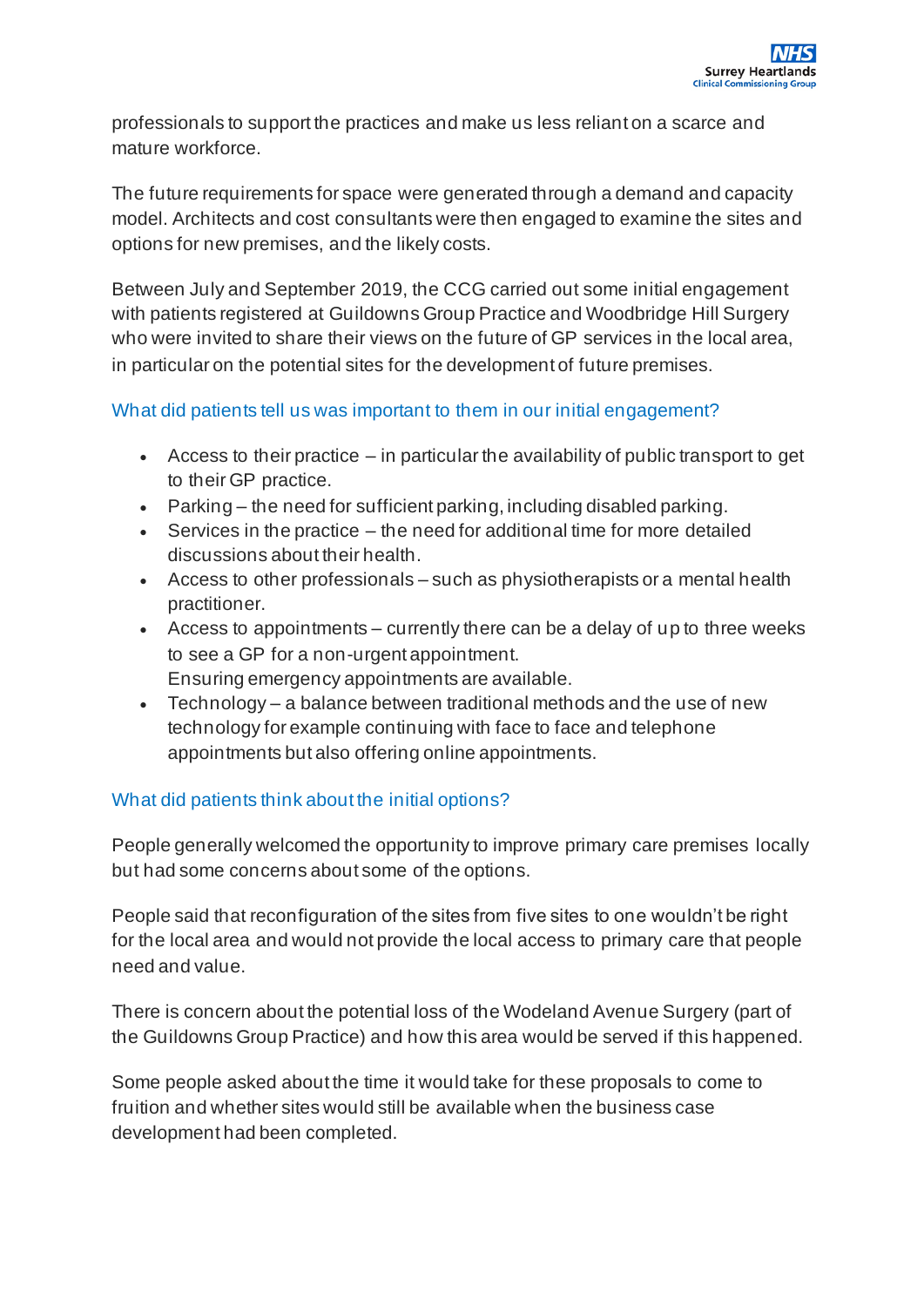There was feedback about other potential sites and ensuring that all appropriate sites have been considered.

#### Feasibility Study 2019

The feasibility study (available on Surrey Heartlands CCG website) focused on options for Guildowns Group Practice (which currently operates from four sites at Wodeland Avenue, The Oaks Surgery, University Medical Centre and Stoughton Road Surgery) and Woodbridge Hill Surgery.

A number of factors are increasingly affecting the ability of GP practices in Guildford to meet the needs of their patients:

- Population growth in Guildford.
- Guildford Borough Council has been developing its own Local Plan, which indicates significant numbers of new homes are likely to be built in the catchment area of these two practices over the next 10-15 years.
- More people are living longer often with multiple long-term health conditions that require monitoring and treatment.
- The buildings that some of our GP practices operate from do not have enough space to provide the range of additional services required for future, modern primary care.
- Some parts of the existing buildings are not accessible for all patients.
- Limited capacity to develop the growing primary care workforce.

These combined challenges mean that we need to address the pressing requirement for primary care expansion at a local level. If we do not deal with these issues, the future sustainability of these practices will be at risk.

## Conclusion from feasibility study in 2019

The five options outlined in the feasibility study concluded that four of the five options were feasible, but no change was not a feasible option. When looking at potential sites for new premises and the likely costs, each option had differing impacts on the community, workforce, the CCG and the delivery of care. These were proposals at the time and no final decisions were made.

The four feasible options were:

- 1. One site at Park Barn
- 2. One site at the Jarvis Centre
- 3. Two sites, at Park Barn and the Jarvis Centre
- 4. Three sites, at Park Barn, the Jarvis Centre and retaining the existing Wodeland Avenue Surgery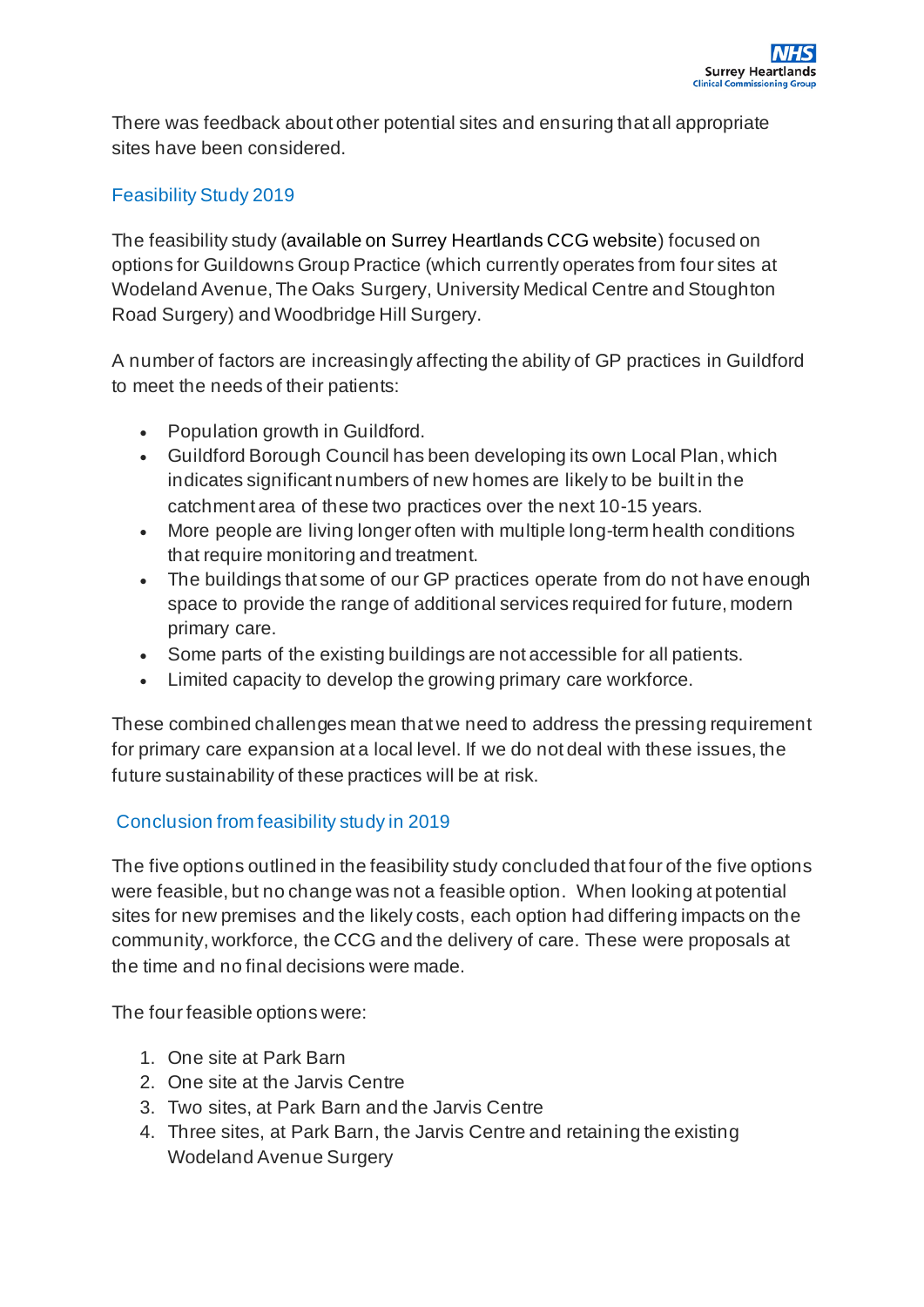#### What Next?

The feasibility study identified a potential way forward for two new build site developments at Park Barn and the Jarvis Centre.

However, due to the pause to the programme we are now reviewing these elements before progressing to the Outline Business Case in April 2022. It is important to review the potential sites identified from the feasibility study and assess whether these are still available and whether any other site locations have come available while the programme was paused. Discussions continue on a broader set of potential sites, which will be shortlisted in due course, in order that a comprehensive analysis can be undertaken. This work will include further modelling of demand and capacity, closer examination of the potential sites, travel/access, a full financial appraisal, further engagements and discussions with the public and stakeholders and public consultation if any significant changes are proposed.

The next stage will also look at other services that might be co-located in any new buildings, including adult community services, children's services and mental health services.

In addition to this programme for the two practices, the CCG is also undertaking a wider piece of work to assess the impact on our primary care services across Guildford due to the planned housing growth. This work is running in parallel.

## Stakeholder Reference Group

The Stakeholder Reference Group (SRG) has reconvened following the pause in the programme. The group meets monthly and provides support in shaping the engagement and communication plan for this programme.

The membership reflects our communities and consists of representatives from local neighbourhood groups, councillors, patient participation groups and other members of the public.

Minutes from these meetings are availabl[e on](https://www.surreyheartlandsccg.nhs.uk/get-involved/primary-care/health-and-primary-care-in-guildford) the CCG website.

We have also established a robust governance process to support the recommencement of the programme.

We will continue to keep stakeholders and the public informed as the project develops.

In summary, the work carried out so far has been to inform the options for the CCG, together with Guildowns Group Practice and Woodbridge Hill Surgery, to develop primary care premises that are fit for the future and this work continues ongoing.